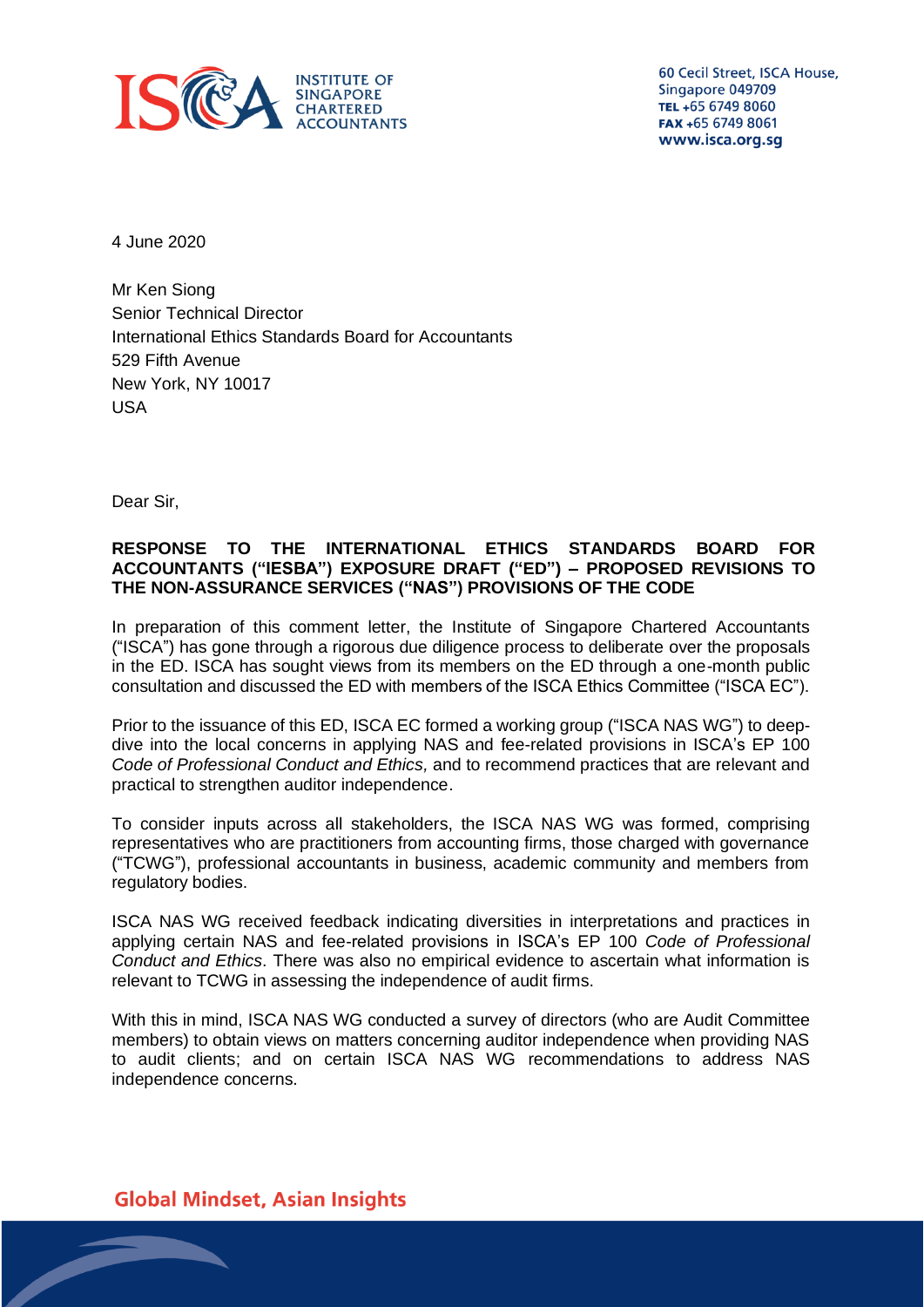We believe IESBA's initiative for the proposed revisions to the Code in the ED is in the public interest. The proposed application materials in the ED provides clarity to professional accountants in identifying, evaluating and addressing threats to their independence. ISCA has also contributed some additional recommendations and suggestions, which we hope IEBSA will seriously consider in revising the Code.

We are supportive of the proposal to obtain concurrence of TCWG prior to provision of NAS to an audit client and the entities over which the audit client has direct or indirect control, i.e. the downstream entities. This coincides with the ISCA NAS WG's recommendation to obtain pre-approval from TCWG on provision of NAS. Through the survey, we observed that a majority of the directors agreed that pre-approval on provision of NAS should be obtained from TCWG.

The ISCA NAS WG also agreed that pre-approval on provision of NAS should be restricted to unlisted downstream entities since TCWG of listed downstream entities would likely have separate procedures in place for firm's assessment of auditor independence. Accordingly, it might not be practical for TCWG of the audit client to pre-approve the provision of NAS to listed downstream entities. This was strongly supported by the directors [91% of the respondents] who have participated in the survey. Accordingly, we recommend that IESBA restricts the concurrence of TCWG prior to provision of NAS to audit client and its unlisted downstream entities.

We view that the scope of NAS under the extant Code might be too wide as it covers all services other than audit and review engagements. In the UK FRC Revised Ethical Standard 2019, "audit-related services" is defined as non-audit services that are largely carried out by members of the audit engagement team, and where the work is closely related to the work performed in the audit and the threats to auditor independence are clearly insignificant and, as a consequence, safeguards need not be applied.

The ISCA NAS WG observed that in Singapore, audit engagement teams might undertake certain NAS as required by laws or regulations since they are best placed to perform certain NAS under legislation, regulations or contracts. With reference to UK FRC Revised Ethical Standard 2019, such services would be considered as "audit-related services". Accordingly, the ISCA NAS WG proposes to introduce the concept of "audit-related services" for application in Singapore. This proposal is fully endorsed by the directors [100% of the respondents] we surveyed. Hence, we recommend that IESBA adopts the concept of "audit-related services" in the Code to reflect non-audit services carried out by the audit engagement team, whose work is closely related to the work performed in the audit, and the threats to auditor independence are clearly insignificant such that no safeguards are required. Scoping out audit-related services from the current definition of NAS would better reflect the essence of what NAS is.

We also note that the IESBA is committed to accelerate the review of public interest entity ("PIE") definition and approve the ED in December 2020. Without a clear definition of PIE, the accounting profession would likely encounter difficulties in applying the appropriate provisions proposed in the ED. In our view, both the concept of "audit-related services" and a review of the PIE definition would help facilitate the application of NAS proposals.

Our comments to the specific questions in the ED are as follows: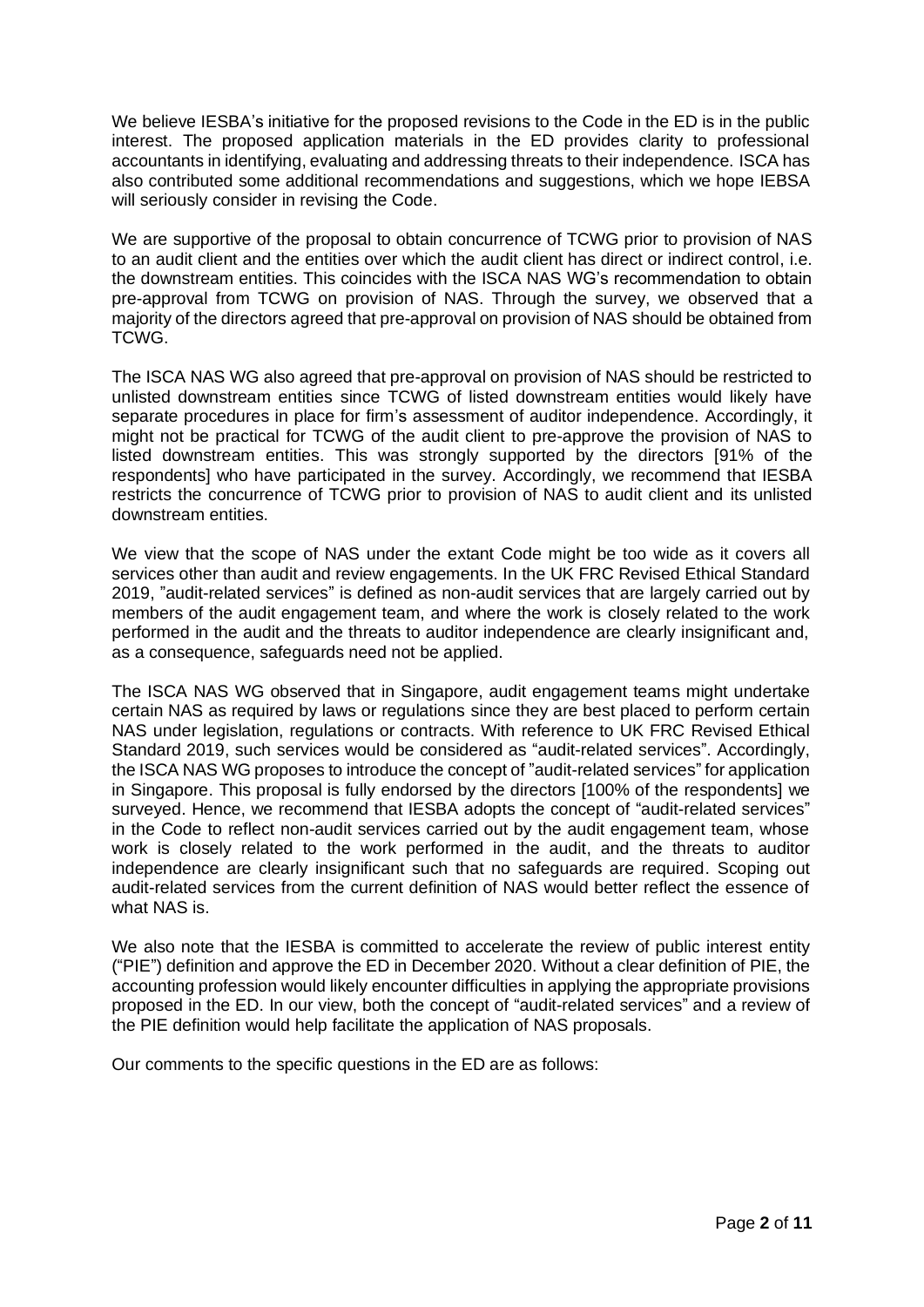## *Prohibition on NAS that Will Create a Self-review Threat for PIEs*

# **Question 1: Do you support the proposal to establish a self-review threat prohibition in proposed paragraph R600.14?**

Proposed paragraph R600.14 – A firm or a network firm shall not provide a non-assurance service to an audit client that is a public interest entity if a self-review threat will be created in relation to the audit of the financial statements on which the firm will express an opinion.

We support the principle underlying the proposal in paragraph R600.14 to establish a selfreview threat prohibition given that stakeholders' concerns on firm independence are heightened in the case of a PIE and stakeholders expect to place higher reliance on the audited financial statements of PIEs.

However, there is insufficient guidance within the proposal to assist a professional accountant in determining when a self-review threat prohibition is required. Although the proposed paragraph 600.11 A2 below provides some criteria to determine whether the provision of a NAS to an audit client will create a self-review threat, these criteria are not sufficiently clear and may likely be misinterpreted. We appreciate that 600.11 A2 is a principles-based framework and provides broad markers for the auditors to look at when assessing whether self-review threat is created when a NAS is provided to an audit client. However, in view that the definition of self-review threat under paragraph 600.11 A1 in itself already requires a judgment to determine whether there is a risk that the auditor will audit its own work, the framework under 600.11 A2 does not in substance provide much more additional guidance over and above what is already within the definition of self-review threat.

We further elaborate our concern in our response to Question 2.

Proposed paragraph 600.11 A2 – Identifying whether the provision of a non-assurance service to an audit client will create a self-review threat involves determining whether there is a risk that:

- (a) The results of the service will affect the accounting records, internal controls over financial reporting, or the financial statements on which the firm will express an opinion;
- (b) In the course of the audit of those financial statements, the results of the service will be subject to audit procedures; and
- (c) When making an audit judgment, the audit team will evaluate or rely on any judgments made or activities performed by the firm or network firm in the course of providing the service.

**Question 2: Does the proposed application material in 600.11 A2 set out clearly the thought process to be undertaken when considering whether the provision of a NAS to an audit client will create a self-review threat? If not, what other factors should be considered?**

Under the extant Code, firms are required to apply the conceptual framework to identify, evaluate and address threats to independence in relation to an audit engagement. The proposed application material to identify a self-review threat is not entirely new when read in conjunction with the provisions to apply conceptual framework in the extant Code.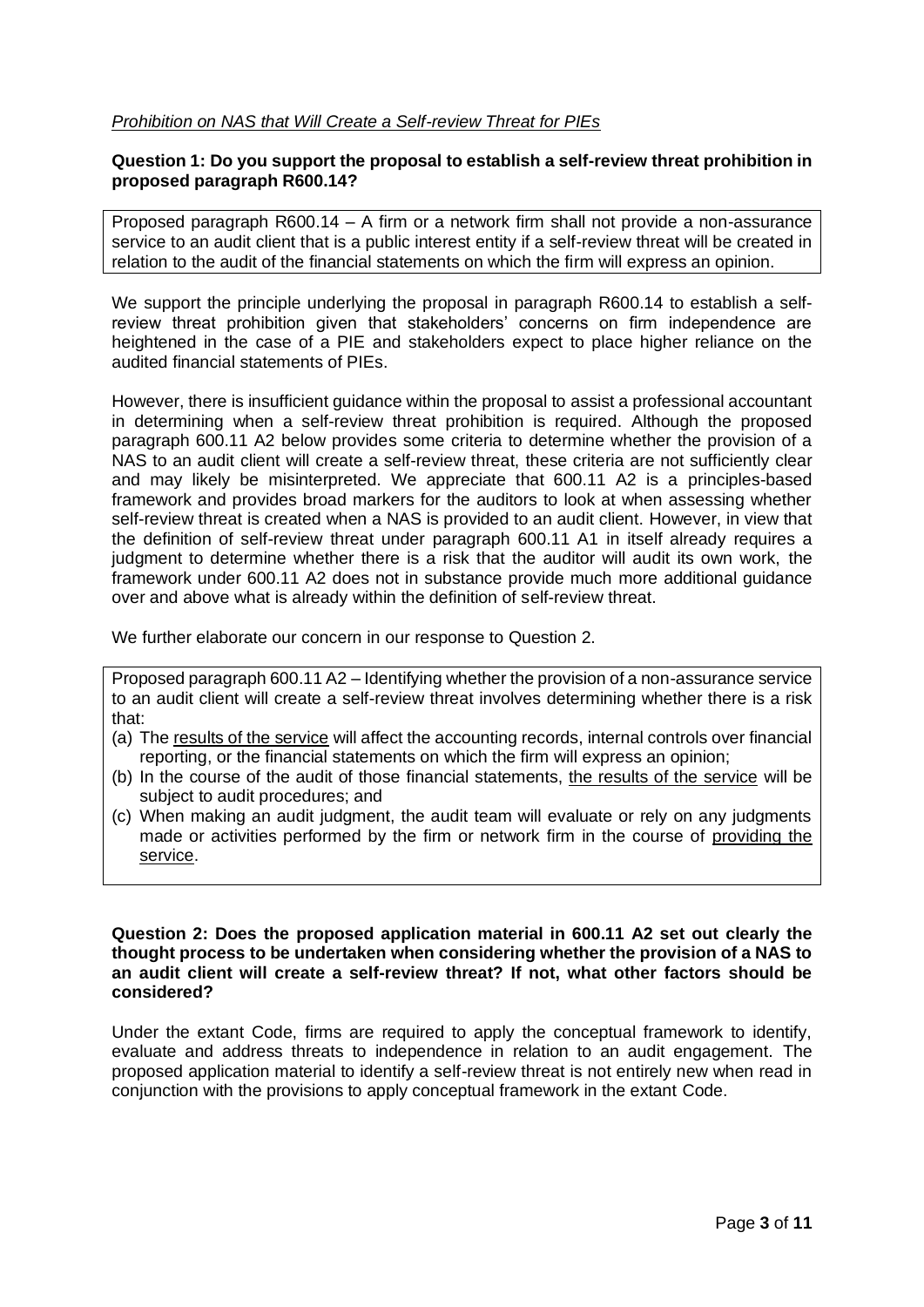Hence, the factors in the proposed application material in paragraph 600.11 A2 does not provide sufficiently clear guidance to determine whether a self-review threat is created when a NAS is provided to an audit client.

Certain wordings (eg "whether there is a risk that") in proposed paragraph 600.11 A2 create uncertainties which would result in differing interpretations in practice. This raises even more concern since paragraph 600.12 A1 would require firms to identify any self-review threat for the provision of advice and recommendations in accordance with paragraph 600.11 A2.

Furthermore, considering the proposal to establish a self-review threat prohibition in Question 1 for PIEs together with the proposal to withdraw the materiality qualifier for PIEs, it is even more critical that IESBA establishes robust and clear criteria to determine whether the provision of a NAS to an audit client creates a self-review threat. As highlighted in Question 1, paragraph 600.11 A2 does not in substance provide much additional guidance over and above what is already within the definition of self-review threat.

In our view, a principles-based framework for the determination on whether a self-review risk exist should take into consideration the various aspects already embedded in the proposed International Standard on Quality Management 1 *Quality Management for Firms that Perform Audits or Reviews of Financial Statements, or Other Assurance or Related Services Engagements* ("ISQM 1"), International Standard of Auditing 220 *Quality Control for an Audit of Financial Statements* ("ISA 220") and professional standards. Paragraph 600.11 A2 needs to be expanded to include these and to emphasize the importance of management responsibility for decision making with regard to the output of the NAS.

In addition, we propose that IESBA considers establishing the concept of "audit-related services" in the Code as defined in the cover letter, and scopes out "audit-related services" from the category of NAS that may give rise to a self-review threat under paragraph 600.11 A1.

# *Providing Advice and Recommendations*

**Question 3: Is the proposed application material relating to providing advice and recommendations in proposed paragraph 600.12 A1, including with respect to tax advisory and tax planning in proposed paragraph 604.12 A2, sufficiently clear and appropriate, or is additional application material needed?**

Proposed paragraph 600.12 A1 – Providing advice and recommendations might create a selfreview threat. Whether providing advice and recommendations creates a self-review threat involves making the determination set out in 600.11 A2. This includes considering the nature of the advice and recommendations and how such advice and recommendations might be implemented by the audit team. If a self-review threat is identified, application of the conceptual framework requires the firm to address the threat where the audit client is not a public interest entity. If the audit client is a public interest entity, paragraph R600.14 applies.

In our view, the application material in proposed paragraph 600.12 A1 does not provide sufficiently clear guidance. It also does not adequately elevate the importance of management's responsibility for decision making with regards to the output of the NAS. We also suggest the removal of technical accounting advice from the examples of accounting and bookkeeping services under paragraph 601.2 A3.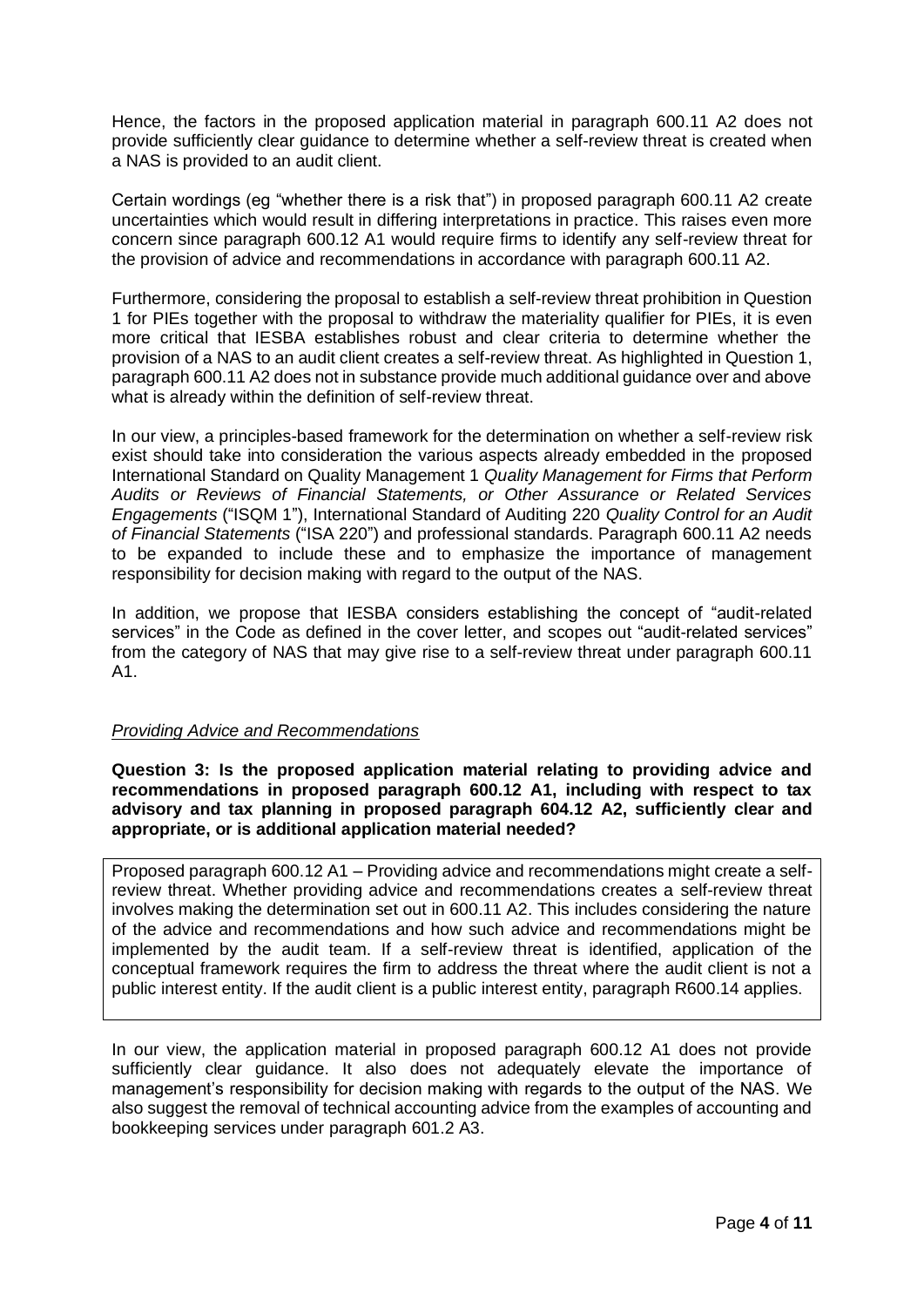As for proposed paragraph 604.12 A2 (c), the threshold 'likely to prevail' is not a recognised standard and may draw various interpretations. Having a basis in tax law should suffice.

Please refer to paragraphs below for further explanations regarding proposed paragraph 600.12 A1.

In the course of the audit, the auditor is required to discuss various matters including new financial reporting standards, the results of which will affect the accounting records or financial statements (ISA260 *Communication with those charged with governance*).

In paragraph 601.3 A4 of the extant Code, providing technical advice on accounting issues is cited as a service that does not usually create threats, and accordingly, is not listed as an example of accounting and bookkeeping service subject to the requirements of that subsection. This paragraph has not been included in IESBA's proposed revisions to the NAS provisions of the Code.

The proposed paragraph 601.2 A3 specifically identifies technical advice on accounting issues as an example of an accounting and bookkeeping service, thereby subjecting NAS involving such advice to the proposed requirements and application guidance in section 600 including paragraph 600.12 A1 and paragraph R600.14.

Based on the application guidance in proposed paragraph 601.3 A1, providing such technical advice on accounting issues as part of a NAS would be deemed to create a self-review threat solely when the results of the services will affect the accounting records or the financial statements on which the firm will express an opinion, without consideration for the other two criteria present in paragraph 600.11 A2. We believe this would likely result in the substantial prohibition of providing technical accounting advice through a NAS to PIE audit clients.

We would like to highlight that providing technical advice on accounting issues during the course of the audit is neither an accounting nor a bookkeeping service. It is in substance an integral part of the audit process whereby the auditor provides his/her interpretation of how a client transaction ought to be accounted for, having regard to management's proposed accounting treatment. Based on IESBA's proposed revision to the NAS provisions of the Code, it would appear that if time spent discussing such accounting issues is billed as part of the audit, it is permissible but if that technical advice on accounting issues is billed separately, it becomes a NAS that is not permissible. This is an undesirable outcome which we would not and should not allow to happen. Notwithstanding the manner of billing, time spent providing technical accounting advice in the course of the audit is in substance an integral part of the auditing process and is permissible.

We suggest the removal of technical accounting advice from the examples of accounting and bookkeeping services under paragraph 601.2 A3. We believe that the provision of technical accounting advice does not have a direct linkage to the preparation of the financial statements and the underlying accounting records as compared to the other examples of accounting and bookkeeping services noted in paragraph 601.2 A3 because of the extent of judgment required to be applied, and action required to be taken, by client management to evaluate and implement the advice as they determine appropriate, and then execute the financial accounting and reporting based on their judgment.

We believe that the three criteria included in proposed paragraph 600.11 A2 should be allowed to be applied in determining whether the provision of technical accounting advice creates a self-review threat, similar to how they are to be applied for other NAS through which advice and recommendations are provided as indicated in paragraph 600.12 A1.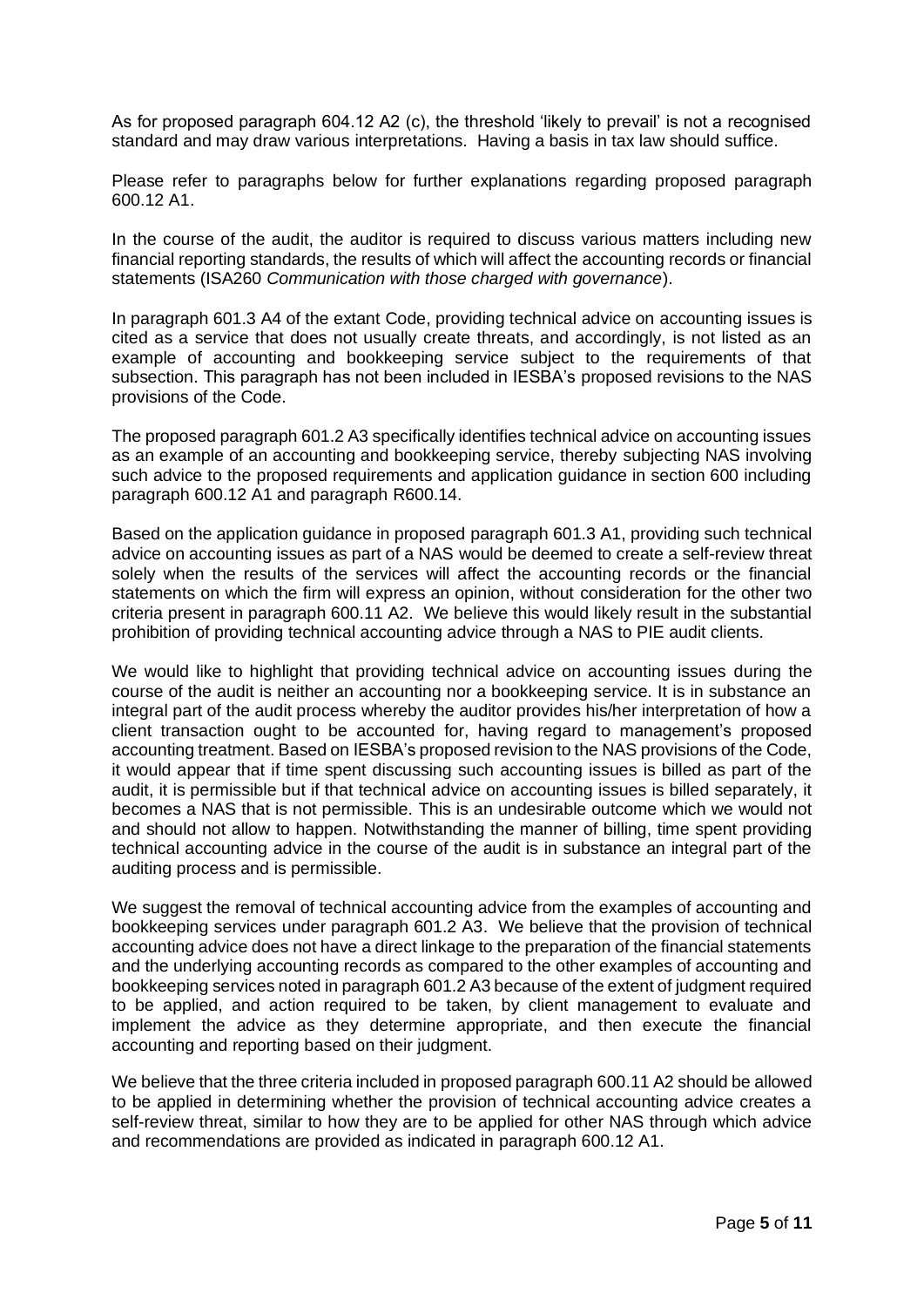## *Project on Definitions of Listed Entity and PIE*

**Question 4: Having regard to the material in section I, D, "Project on Definitions of Listed Entity and PIE," and the planned scope and approach set out in the approved project proposal, please share your views about what you believe the IESBA should consider in undertaking its project to review the definition of a PIE.** 

As commented under Question 1, we agree and support the differential approach for PIEs and non-PIEs which is premised on the view that stakeholder concerns on firm independence are heightened in the case of a PIE and stakeholders expect to place higher reliance on the audited financial statements of PIEs.

Most of the NAS proposals relate to provisions that apply only to audit clients that are PIEs. We believe that the distinction between the requirements for PIEs and non-PIEs should be retained. Accordingly, we support IESBA's commitment to accelerate the review of PIE definition as a clearer definition of PIE will help to facilitate the application of NAS proposals.

It is also important for IESBA to accelerate its strategic commitment to review the PIE definition in close coordination with the International Auditing and Assurance Standards Board ("IAASB"). We believe the definition within the Code should be a baseline, principles-based definition, to which local jurisdictions can supplement if and as required.

## *Materiality*

## **Question 5: Do you support the IESBA's proposals relating to materiality, including the proposal to withdraw the materiality qualifier in relation to certain NAS prohibitions for audit clients that are PIEs (see Section III, B "Materiality")?**

We agree and support IESBA's proposal to withdraw the materiality qualifier in relation to certain NAS prohibitions for audit clients that are PIEs. We appreciate IESBA's proposal that acknowledges the view that stakeholder concerns on firm independence are heightened in the case of a PIE.

However, with the proposed introduction of other requirements such as the requirements around communication with TCWG, including before providing a NAS to a PIE, the withdrawal of the materiality qualifier seems to be excessive especially in the context of small and medium listed entities where it might be cost prohibitive to engage other professionals especially if the NAS will not have a material effect on the accounting records, internal controls over financial reporting or the financial statements.

Notwithstanding the above, we understand that IESBA is reviewing the PIE definition and could possibly expand the definition of PIEs. Hence, there might be more scenarios where a materiality qualifier could be useful and appropriate.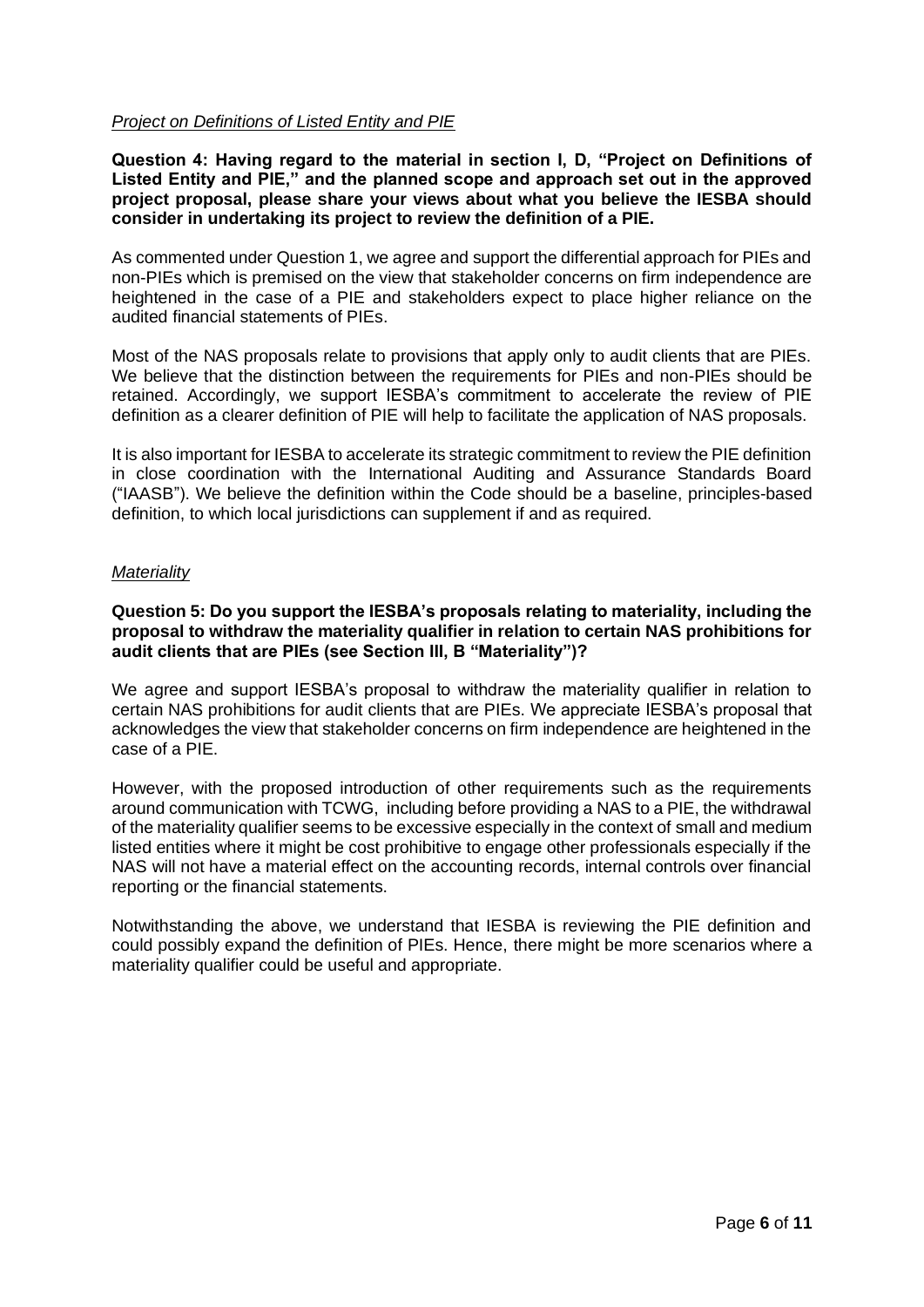**Question 6: Do you support the proposal to prohibit the following NAS for all audit clients, irrespective of materiality:**

- **Tax planning and tax advisory services provided to an audit client when the effectiveness of the tax advice is dependent on a particular accounting treatment or presentation and the audit team has doubt about the appropriateness of that treatment or presentation (see proposed paragraph R604.13)?**
- **Corporate finance services provided to an audit client when the effectiveness of such advice depends on a particular accounting treatment or presentation and the audit team has doubt about the appropriateness of that treatment or presentation (see proposed paragraph R610.6)?**

Yes, we support the proposal to prohibit these NAS, irrespective of materiality.

#### *Communication with TCWG*

**Question 7: Do you support the proposals for improved firm communication with TCWG (see proposed paragraphs R600.18 to 600.19 A1), including the requirement to obtain concurrence from TCWG for the provision of a NAS to an audit client that is a PIE (see proposed paragraph R600.19)?**

Under the extant Code, regular communication is encouraged between firms and TCWG regarding relationships and other matters that might reasonably bear on independence.

For PIEs, the NAS proposals to obtain concurrence from TCWG prior to the provision of NAS will improve the actual and perceived independence of the firm. We believe that interaction with TCWG on a relevant and timely basis will facilitate meaningful assessment by TCWG.

Accordingly, we agree and support the proposals to enhance firm communication with TCWG prior to provision of NAS. We support the flexibility that IESBA is providing with respect to the process which firms should obtain concurrence from TCWG, since governance models and protocols could differ in various jurisdictions.

IESBA also proposed a new application material in paragraph 900.34 A2 to encourage firms to communicate with TCWG in relation to assurance engagements other than audits and reviews. We believe that there could be some practical issues as the firm providing the assurance service may not have access to TCWG.

As mentioned above, we propose that the concurrence of TCWG prior to provision of NAS should be restricted to unlisted downstream entities based on the survey we conducted of directors. This is because TCWG of listed downstream entities would likely have separate procedures in place for firm's assessment of auditor independence.

### *Other Proposed Revisions to General NAS Provisions*

**Question 8: Do you support the proposal to move the provisions relating to assuming management responsibility from Section 600 to Section 400, and from Section 950 to Section 900?**

Yes, we support the new location of these provisions in the Code to establish their prominence as the prohibition on assuming management responsibility remains substantively unchanged.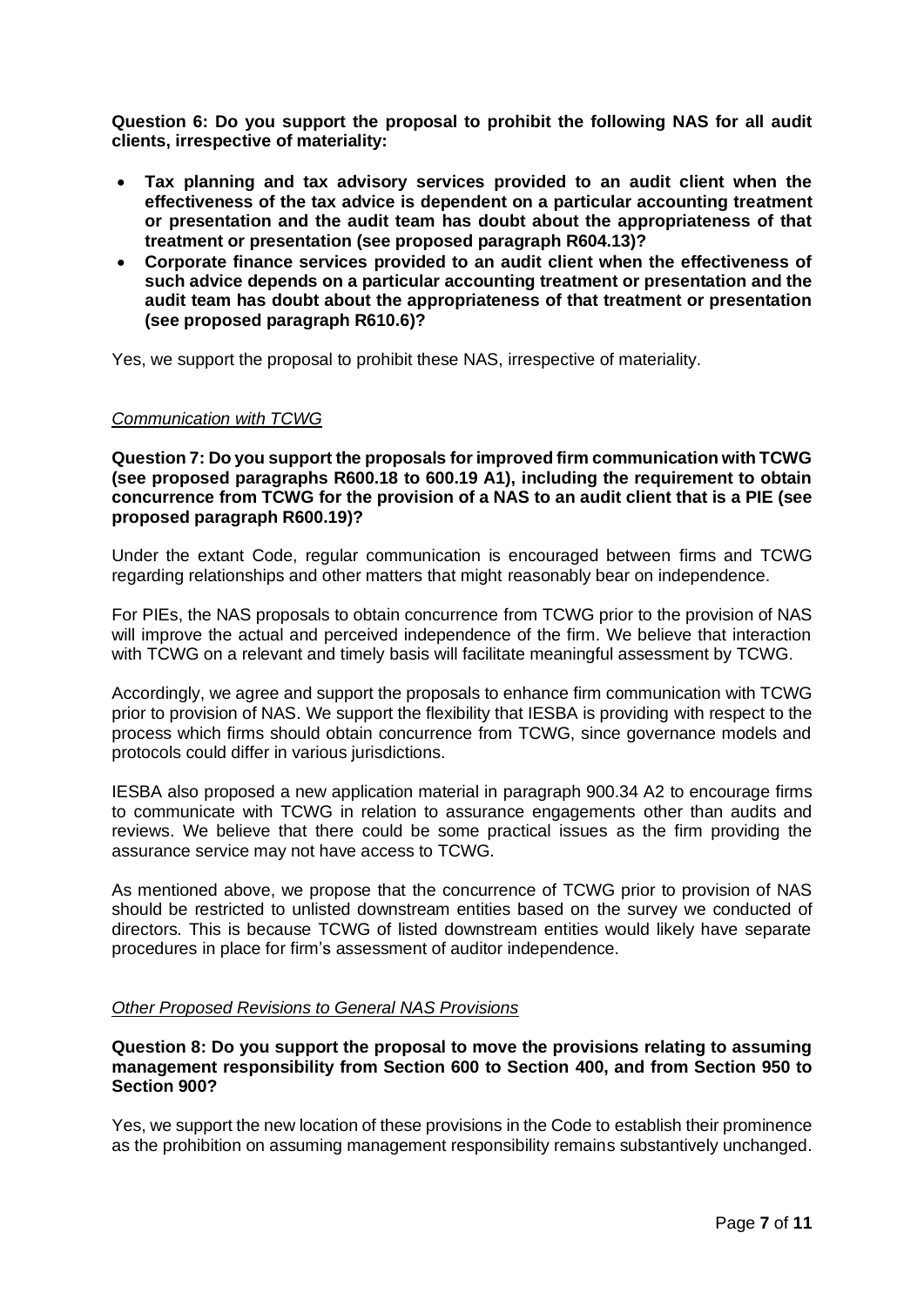**Question 9: Do you support the proposal to elevate the extant application material relating to the provision of multiple NAS to the same audit client to a requirement (see proposed paragraph R600.10)? Is the related application material in paragraph 600.10 A1 helpful to implement the new requirement?**

Under the extant Code, the firm evaluates the combined effect of threats created by the provision of multiple NAS to the same audit client.

We are of the view that the elevation of the extant application material to a requirement does not bring additional benefit. Instead, it creates additional uncertainties on how to comply with the requirement. Proposed paragraph R600.10, as it is currently written, could result in multiple interpretations. We are unsure whether "multiple non-assurance services" mean multiple instances of the same NAS being provided (eg a one-off NAS engagement versus same NAS engagement on a recurring basis), or multiple discrete and different NAS being provided.The period to be covered in this assessment of multiple NAS is also unclear i.e. how far back would auditor need to consider in its assessment.

If IESBA intends to raise the current application material to a requirement, additional application material will be needed to ensure that firms understand how to comply with the new requirement.

#### *Proposed Revisions to Subsections*

**Question 10: Do you support the proposed revisions to subsections 601 to 610, including:**

- **The concluding paragraph relating to the provision of services that are "routine or mechanical" in proposed paragraph 601.4 A1?**
- **The withdrawal of the exemption in extant paragraph R601.7 that permits firms and network firms to provide accounting and bookkeeping services for divisions and related entities of a PIE if certain conditions are met?**
- **The prohibition on the provision of a tax service or recommending a tax transaction if the service or transaction relates to marketing, planning or opining in favor of a tax treatment, and a significant purpose of the tax treatment or transaction is tax avoidance (see proposed paragraph R604.4)?**
- **The new provisions relating to acting as a witness in subsection 607, including the new prohibition relating to acting as an expert witness in proposed paragraph R607.6?**
- Proposed paragraph 601.4 A1

Proposed paragraph 601.4 A1 states that routine and mechanical accounting and bookkeeping services require little or no professional judgment.

The concluding paragraph states that a firm may provide such services to audit clients that are not PIEs provided that the firm complies with the requirement in paragraph R400.14 to ensure that it does not assume management responsibility and with the requirement in paragraph R601.4(b) to address any threats that are not at an acceptable level.

We agree with the concluding paragraph especially on the emphasis on not assuming management responsibility.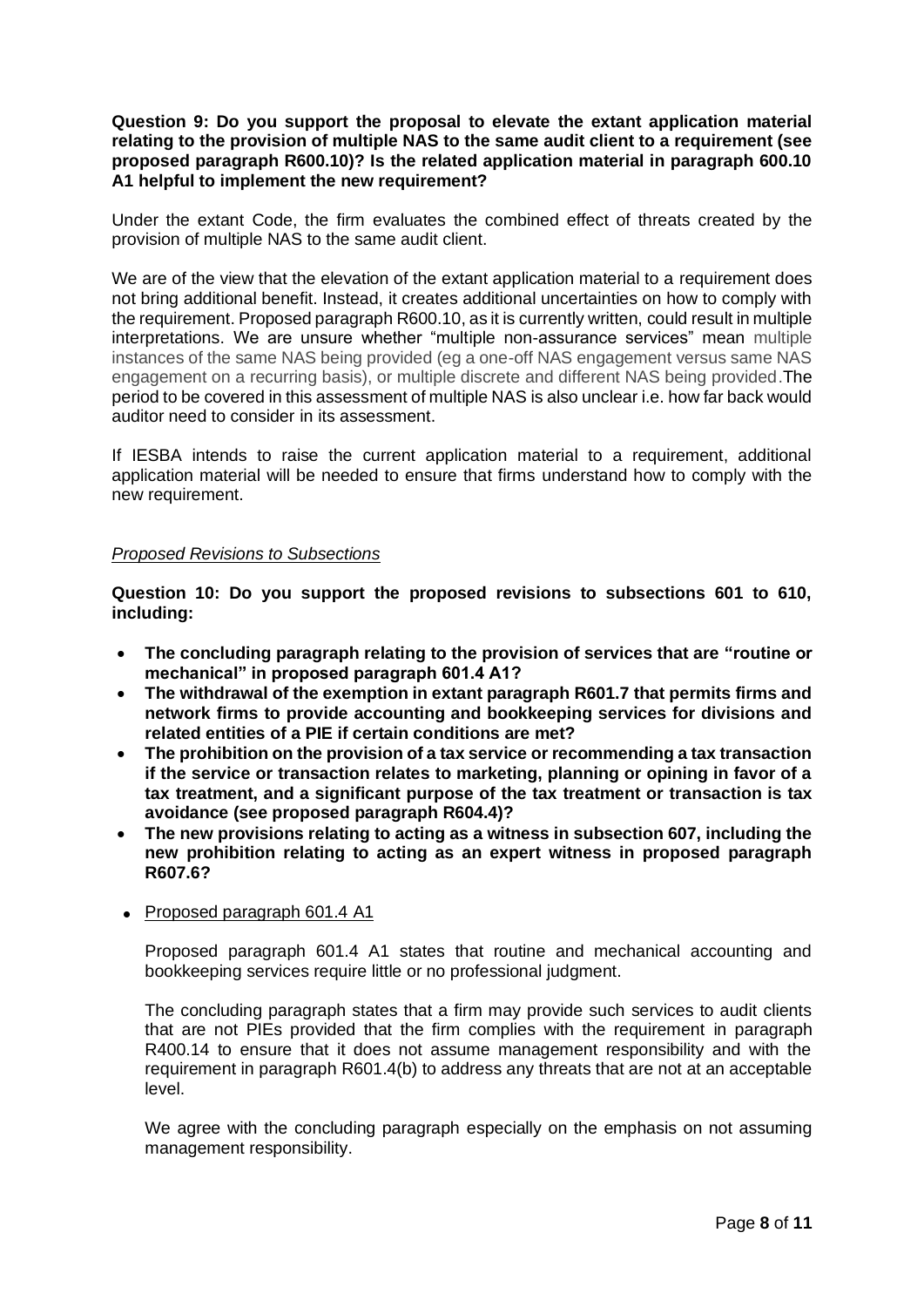• The withdrawal of the exemption in extant paragraph R601.7 that permits firms and network firms to provide accounting and bookkeeping services for divisions and related entities of a PIE if certain conditions are met?

We generally agree with the withdrawal of the exemption in extant paragraph R601.7.

However, we are of the view that preparing statutory financial statements based on information in the client-approved trial balance and preparing related notes based on client-approved records for the divisions and related entities of a PIE audit client would generally not create a self-review threat for the PIE.

We also reiterate our suggestion in Question 3 to remove 'technical accounting advice' from the examples of accounting and bookkeeping services under paragraph 601.2 A3.

• The prohibition on the provision of a tax service or recommending a tax transaction if the service or transaction relates to marketing, planning or opining in favor of a tax treatment, and a significant purpose of the tax treatment or transaction is tax avoidance (see proposed paragraph R604.4)?

We do not support the prohibition on the provision of tax services as provided in proposed paragraph R604.4 in its current form.

Multiple interpretations could be applied to the definitions of "significant purpose" and "tax avoidance" within proposed paragraph R604.4

We would also suggest for alternatives for the phrase "unless that tax treatment has a basis in applicable tax law and regulation that is likely to prevail" in paragraph R604.4. The threshold 'likely to prevail' is not a recognised standard and may draw various interpretations.

• The new provisions relating to acting as a witness in subsection 607, including the new prohibition relating to acting as an expert witness in proposed paragraph R607.6

We support the new provisions relating to acting as a witness in subsection 607, including the new prohibition relating to acting as an expert witness in proposed paragraph R607.6.

Our other comments relating to subsections 601 to 610 are as follows:

1. There needs to be more clarity on the difference between the definition of "audit process" in paragraph 601.2 A2 and the definition of "accounting and book-keeping" in paragraph 601.2 A3.

We note that the concluding paragraph under 601.2 A2 states that "These activities do not usually create threats as long as the client accepts responsibility for making the decisions involved in the preparation of accounting records or financial statements and the firm does not assume a management responsibility".

A similar concluding paragraph is not included under paragraph 601.2 A3. Instead, paragraph 601.3 A1 concluded that "Providing accounting and bookkeeping services to an audit client creates a self-review threat when the results of the services will affect the accounting records of the financial statements on which the firm will express an opinion".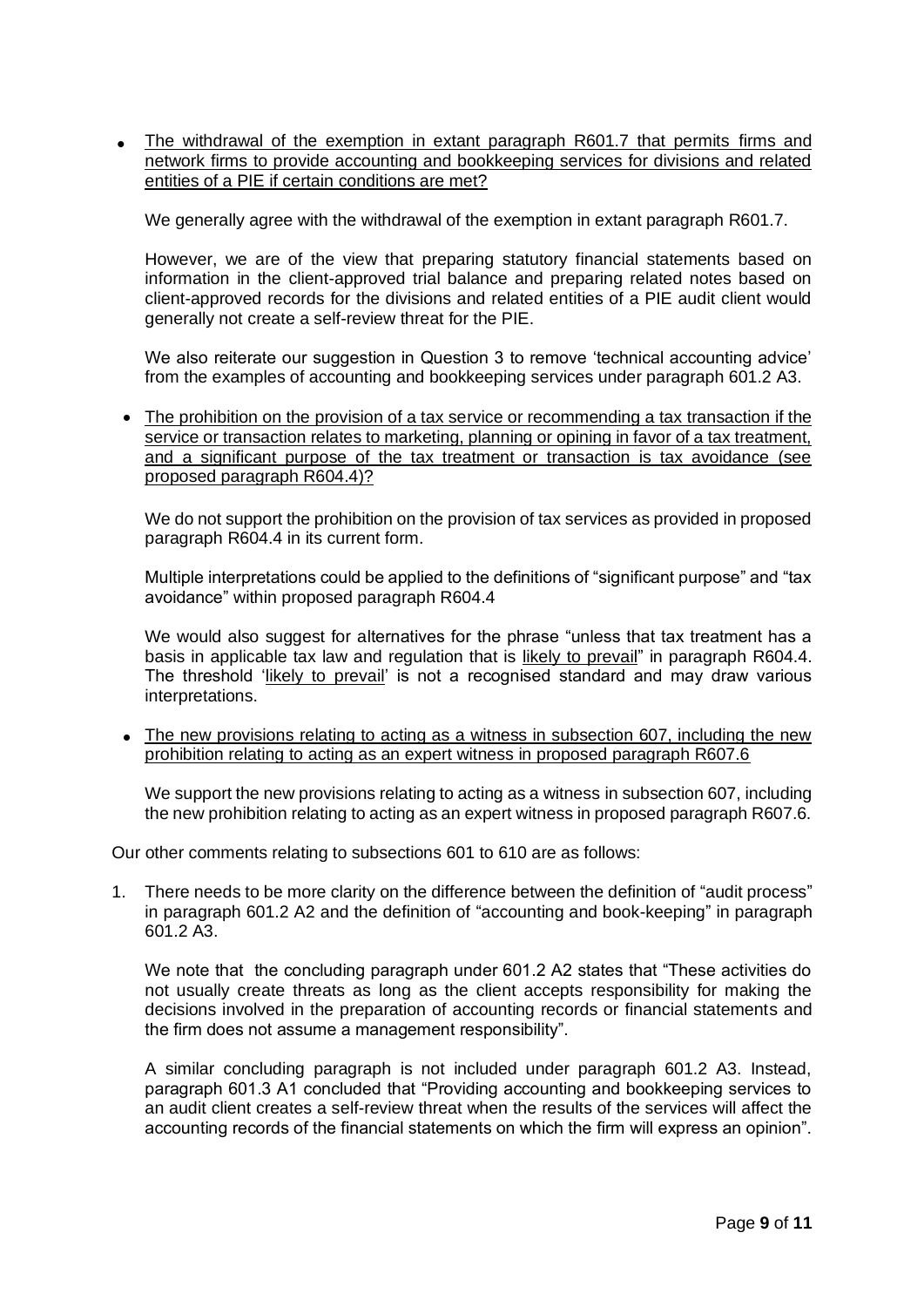The above inconsistency in particularly relevant for the below three services.

(i) Technical assistance on matters such as resolving account reconciliations "Discussing how to resolve account reconciliation problems" is an example of a dialogue between the firm and the audit client management during the "audit process" under paragraph 601.2 A2.

"Providing technical assistance on matters such as resolving account reconciliation problems" is an example of an "accounting and book-keeping" service under paragraph 601.2 A3.

It is unclear how resolving account reconciliation problems appears under both paragraphs 601.2 A2 and 601.2 A3, as shown above. The same "resolving account reconciliation" activity that appears under paragraph 601.2 A3 is deemed "accounting and bookkeeping service", and hence would be deemed to give rise to a self-review threat under paragraph 601.3 A1. But when appearing under paragraph 601.2 A2 as part of the audit process, it would not give rise to self-review threat if no management responsibility is assumed.

(ii) Technical advice on accounting issues, including GAAP conversion "Discussing how to convert existing financial statements from one financial reporting framework to another" is an example of a dialogue between the firm and the audit client management during the "audit process" under paragraph 601.2 A2.

"Providing technical advice on accounting issues, including the conversion of existing financial statements from one financial reporting framework to another" is an example of an "accounting and book-keeping" service under paragraph 601.2 A3.

Similarly, it is unclear how providing technical advice on GAAP conversion appears under both paragraph 601.2 A2 and 601.2 A3, as shown above.

The same activity that appears under paragraph 601.2 A3 is deemed "accounting and bookkeeping service", and hence would be deemed to give rise to a self-review threat under paragraph 601.3 A1. But when appearing under paragraph 601.2 A2 as part of the audit process, it would not give rise to self-review threat if no management responsibility is assumed.

(iii) Technical advice on accounting issues

"Proposing adjusting journal entries arising from audit findings" is analogous to providing technical advice on accounting issues, and is an example of a dialogue between the firm and the audit client management during the "audit process" under paragraph 601.2 A2.

"Providing technical advice on accounting issues" is an example of an "accounting and book-keeping" service under paragraph 601.2 A3.

Similarly, it is unclear how providing technical advice on accounting issues appears under both paragraph 601.2 A2 and 601.2 A3, as shown above.

The same activity that appears under paragraph 601.2 A3 is deemed "accounting and bookkeeping service", and hence would be deemed to give rise to a self-review threat under paragraph 601.3 A1. But when appearing under paragraph 601.2 A2 as part of the audit process, a proposal on adjusting journal entries arising from audit